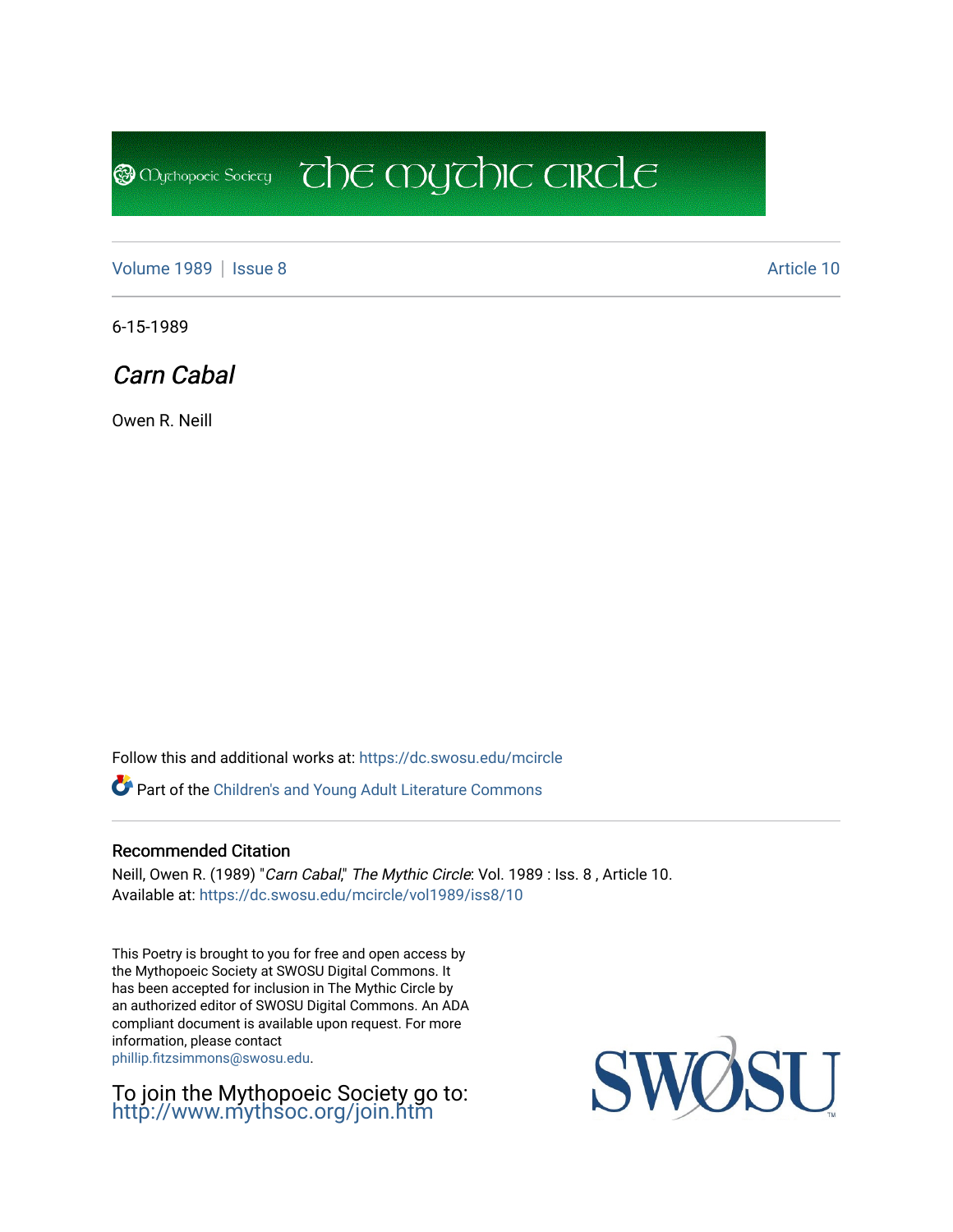# Mythcon 52: The Mythic, the Fantastic, and the Alien

Albuquerque, New Mexico; July 29 - August 1, 2022 <http://www.mythsoc.org/mythcon/mythcon-52.htm>



## Abstract

Beast of wonders, hunter of myth, companion of the Lord Artorius swift as light to pursue the wild boar among the forest glades of Buelt.

## Additional Keywords

Poetry; Carn Cabal; Owen R. Neill